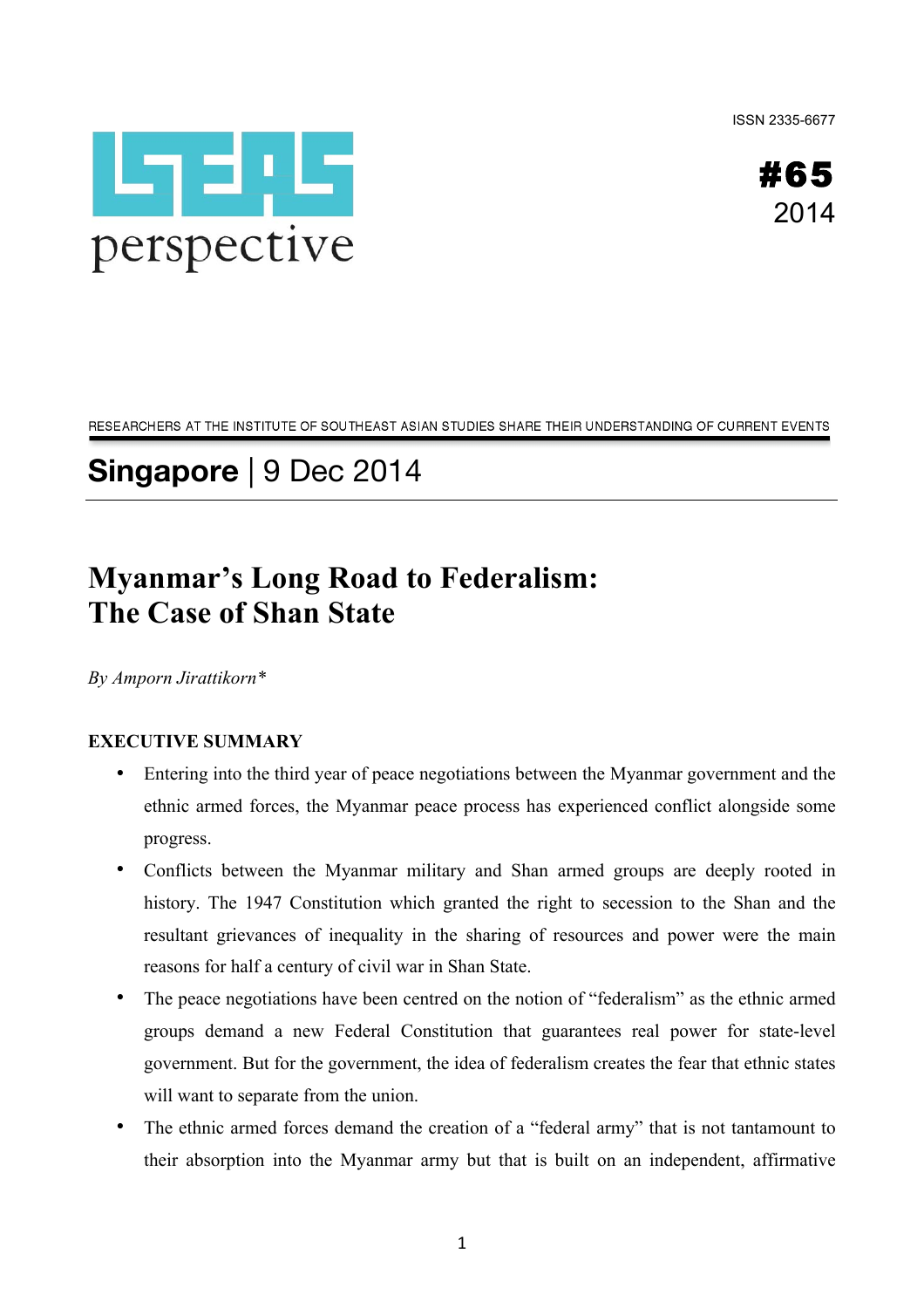action quota system. The government rejects this idea, arguing that ethnic nationality soldiers are already serving in the army.

- The Shan position in this peace process is diverse as different armed groups are taking different stands in the ceasefire process and in the future of their armed organization. The two major Shan political parties are also unable to reach an agreement in their positions towards the upcoming 2015 election.
- The peace process has faced many obstacles including trust deficiency, confusion over procedures, continued fighting in Shan State, and ethnic disunity. But the significant achievement of three years of peace talks is the recognition by the government that the future of Myanmar is tied to a federal union.

\* *Amporn Jirattikorn* is Visiting Fellow at ISEAS. She is Lecturer at the Faculty of Social Sciences, Chiang Mai University; email: amporn\_jirattikorn@iseas.edu.sg.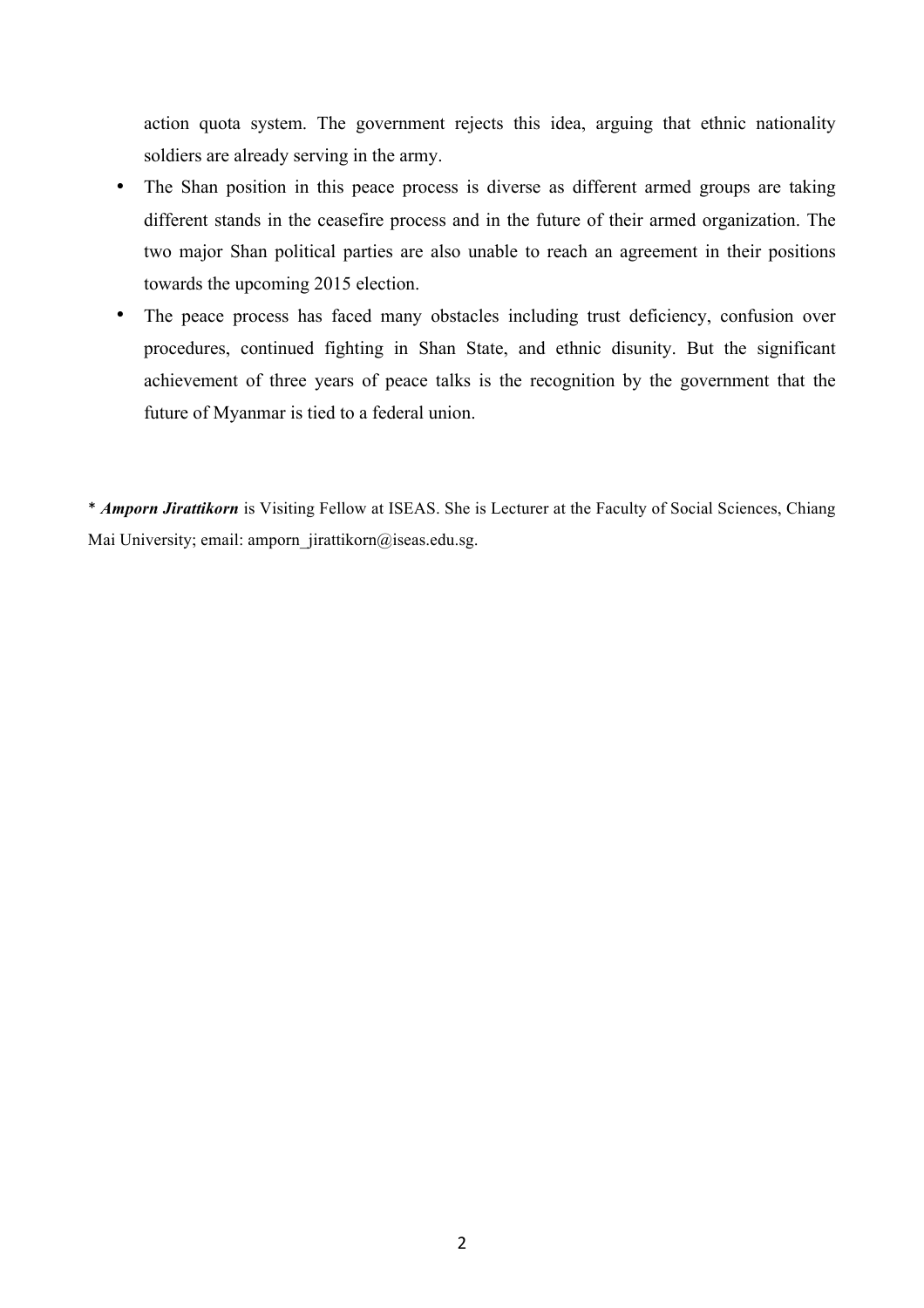#### **ROOT CAUSES OF CONFLICTS**

<u> 1989 - Johann Stein, mars et al. 1989 - Anna ann an t-Anna ann an t-Anna ann an t-Anna ann an t-Anna ann an t-</u>

After more than sixty years of civil war, the new civilian government of Myanmar has since 2011 been making serious efforts to achieve a lasting peace. While solving ethnic conflicts has become the most important issue for the government, the scope of the peace process is immense as it involves a large number of stakeholders. This article will therefore not attempt to discuss all the complexities. Instead, it will concentrate on the case of Shan armed resistance to examine Shan ethnonationalism and its aspirations. It will also discuss key obstacles on the Shan side and explore whether there is a Shan model of "federalism". In so doing, it hopes to shed light on ethnic politics in Myanmar in general, and in the northeastern corner of Myanmar in particular.

Before embarking on a discussion of the present peace process, a short historical account is required so that the country's ethnic grievances may be understood. The Shan are the largest of the seven main ethnic minority groups in Myanmar. Their struggle for independence is one of the most longstanding ethnonationalist movements in the country. In 1958, the first Shan underground resistance group, *Num Suk Han* (Young Brave Warriors) led by Sao Noi, appeared. Later decades saw various armed groups emerging and claiming that they represent Shan nationalism. In the 1970s, there were more than forty different armed forces estimated to be operating in Shan State. This dazzling array of militias suggests complex causes of conflicts.

The first and foremost cause of Shan armed struggle came out of the Panglong Agreement signed between the Burmese leader General Aung San and other ethnic leaders in 1947 during the struggle for independence. The Agreement in theory grants the right of secession to Shan State 10 years after joining the Union of Burma. The 1947 Constitution also states the right of secession after 10 years to the Shan and Kayah States. 1 While in principle a genuine right, in practice, it is hardly exercisable due to the demand for an extraordinary majority requirement of two thirds in the State Council.<sup>2</sup> However, as long as it remains a potential right, the Shan people consider that this right that has never been recognized by any of the successive military governments.

<sup>&</sup>lt;sup>1</sup> It should be noted that the secessionist right in the 1947 Constitution is given to the States, not the ethnic groups. The country's later two Constitutions contained no such right.

 $\overline{2}$  The 1947 Constitution also requires the President to order a direct vote with the entire electorate before the secession can take place. Such questions as who shall vote in such a plebiscite and what majority is necessary to express the people's will are left to be legislated by the Union Parliament. This indicates that the right of secession is hardly exercisable as long as it is left to the legislature to interpret the meaning. See Silverstein, Josef. "Politics in the Shan State: The Question of Secession from the Union of Burma". *The Journal of Asian Studies* 18, no. 1 (1958): 43-57.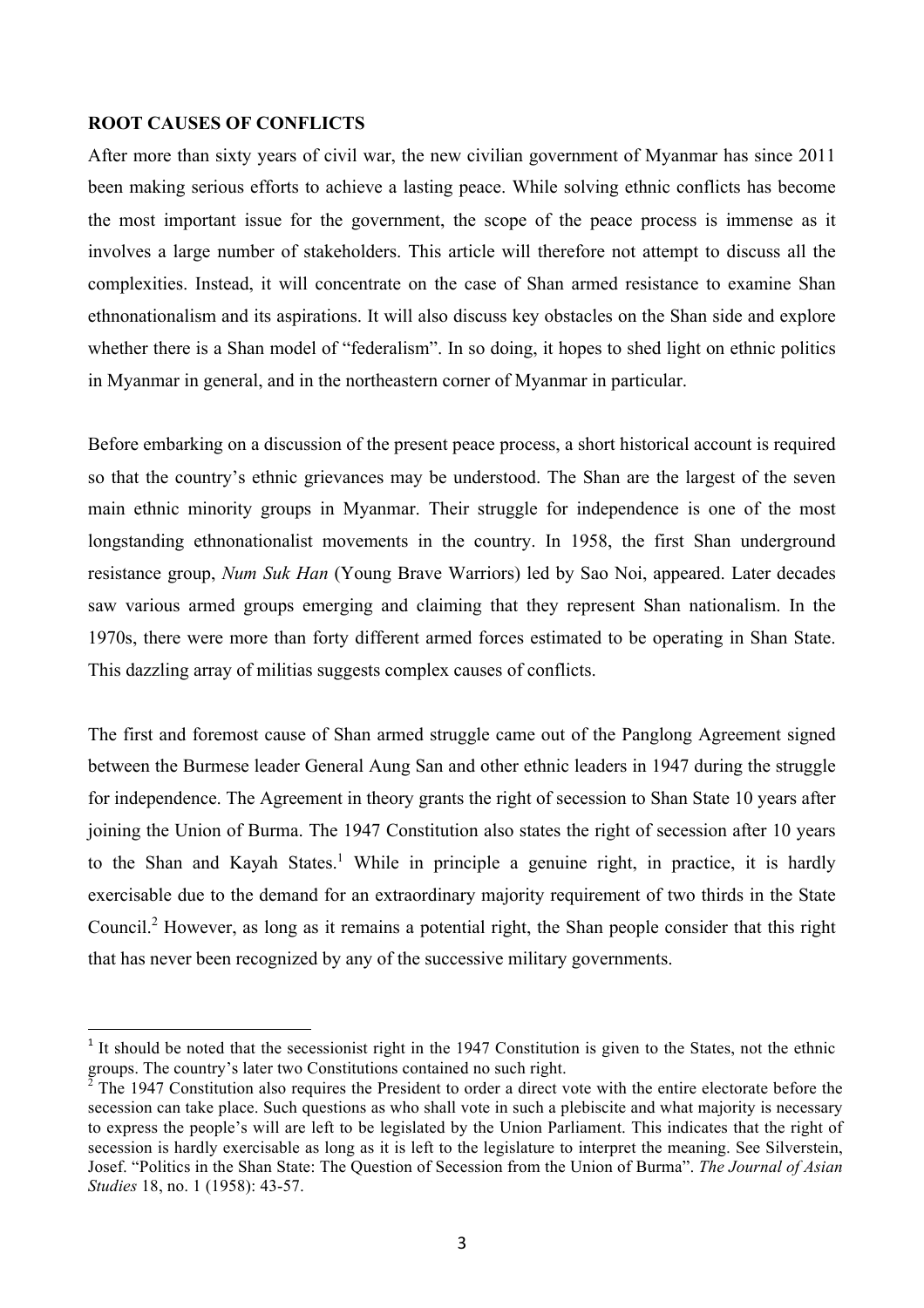Second, like any other insurgency in the world, the origin of the conflicts can be linked to discrimination, and sense of unfair treatment in the distribution of resources and power. The war between the Burmese government and the ethnic nationalities left many ethnic areas in a dire situation. While Shan State may be rich in natural resources, unfair distribution by the military government of the profits generated from natural resource extraction has been a major cause of grievances.3

The third reason comes arguably from the political economy of war. With the involvement of the American CIA, the Communist Party of Burma, the Communist Party of China, the Kuomintang, and the Thai government, the ethnic wars in 1960s-1980s were largely part of the Cold War. Besides, Shan State had emerged as a major opium-growing area and the narcotics trade soon became a vital source of revenue for all insurgencies, and sustained the armed resistance in that state for more than half a century.

# **PROSPECT FOR PEACE AFTER THE 2010 ELECTION**

The peace process is now in its third year, and although some progress has been made, the talks appear to be a never-ending drama. Despite several ceasefires signed in 2012 between the civilian government and the two Shan armed groups, clashes occurred continuously. Alongside the fighting, human rights violations such as land confiscation and forced labour persisted. In order to obtain a clear understanding of what both sides demand, some issues relating to who, what and how are highlighted below.

#### *The Players*

The government's prevailing scheme involves a three-phase peace plan – State level (ceasefire agreement), Union level (political dialogue) and Nationwide Assembly. The latest Union-level peace team is made up of a central committee for making policies and a working committee for implementing policies associated with ceasefire negotiations. The central committee (UPCC) is chaired by President Thein Sein while the working committee (UPWC - Union-level Peacemaking Work Committee) is chaired by Vice President Sai Mauk Kham. The main actor however is U Aung Min who leads the UPWC team.<sup>4</sup>

<sup>3</sup> Burma News International. *Deciphering Myanmar's Peace Process: A Reference Guide 2013*. Chiang Mai: Burma News International, 2013, pp. 20-21.

<sup>4</sup> Ibid. p. 38.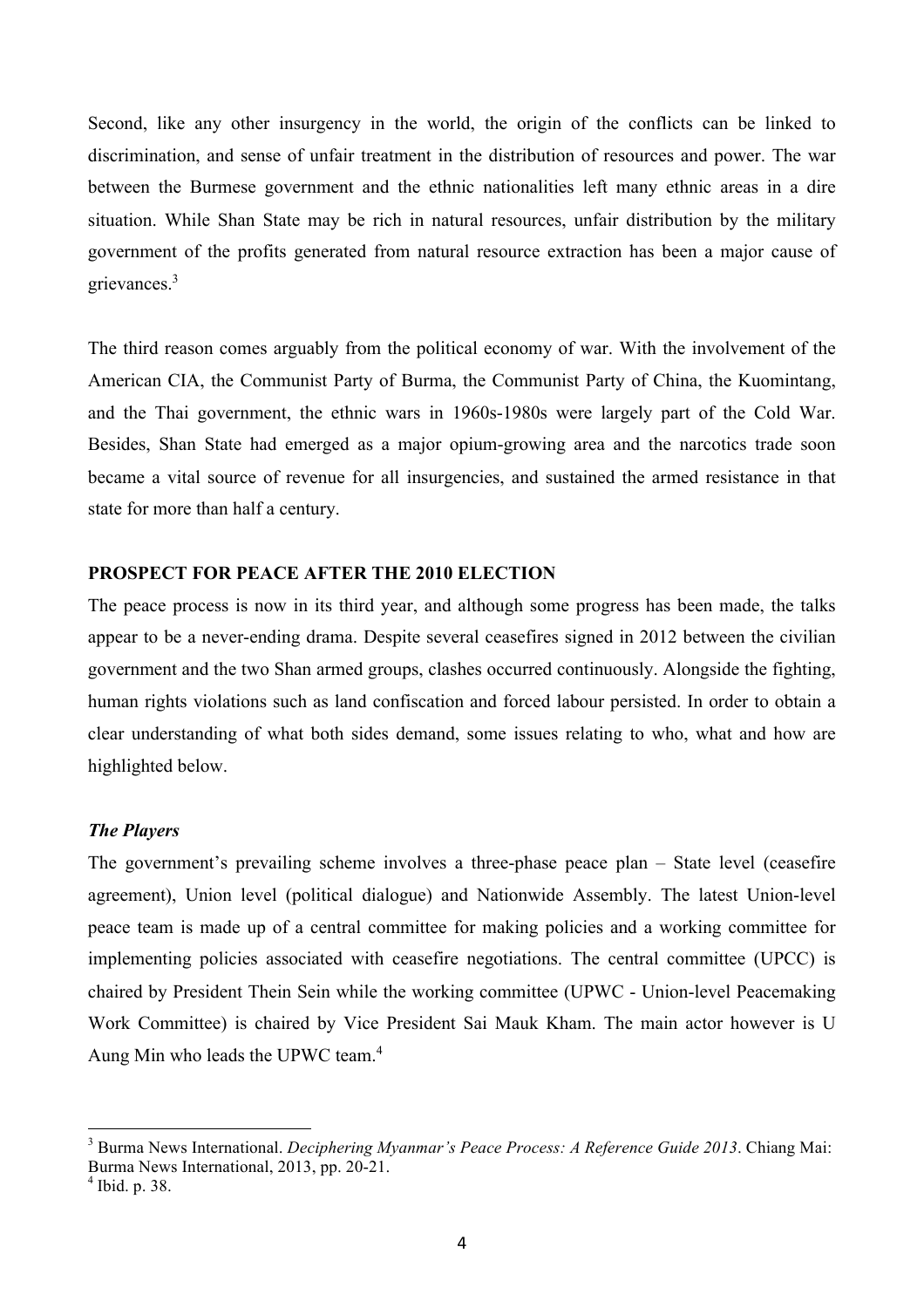The Shan have two armed groups: the SSPP/SSA, and the RCSS/SSA. The first was originally the Shan State Army (SSA) which changed its name to the Shan State Progress Party/Shan State Army (SSPP/SSA) in 1996. It is known today as the SSA-North. The Restoration Council of Shan State/Shan State Army (RCSS/SSA), known as the SSA-South, is a 1996 construction of splinter groups from Khun Sa's Mong Tai Army (MTA) which immediately declared their intention to continue fighting the central government after the MTA surrendered. The SSPP signed a ceasefire agreement with the government in January 2012, while the RCSS had signed the first ceasefire in 2011, and a second one in 2012. These two groups should not be seen in isolation from the United Nationalities Federal Council (UNFC), a highly active alliance of 12 ethnic armed forces.<sup>5</sup> The UNFC advocates talks with the government as a united front. Their demands in negotiations with the government concern federalism and are based on the second draft of the 2008 Federal Constitution $6$ 

Besides these two forces, there are two political parties representing the Shan. The Shan Nationalities League for Democracy Party (SNLD), better known as the "Tiger Head" party, has long been considered by many to be the true nationalist party of Shan State. In 2005, Khun Htun Oo, its leader, along with other SNLD leaders, was arrested and sentenced to a ridiculously long sentence of 93 years of imprisonment by the former military junta. The SNLD did not compete in the 2010 election and hence does not have a seat in parliament. The Shan Nationalities Democratic Party (SNDP), better known as the "White Tiger" party, was formally registered in April 2010 and after the election, became the biggest party in Shan State. It won 51 seats in the Parliament in the 2010 elections. These two parties are not involved in the ceasefire negotiations and their role is to come later during the Political Dialogue phase. The Political Dialogue will see a diversification of stakeholders to include political parties, and civil society and women's groups.

## *Federalism and Federal Army*

<u> 1989 - Johann Stein, mars et al. 1989 - Anna ann an t-Anna ann an t-Anna ann an t-Anna ann an t-Anna ann an t-</u>

Below is the summary of the demands made by the government and by the ethnic armed groups. Since the UNFC is created to negotiate with the government as a single organization, their demands are highlighted as a collective one below.

<sup>&</sup>lt;sup>5</sup> The UNFC secured US\$3 million in emergency aid from the Nippon Foundation in October 2012, but a request for Japan to mediate in negotiations with the government however has not received a response.

 $6$  It should be noted that the demand made by the UNFC which is based on the second draft of the 2008 Constitution is different from the official and current Constitution, see *Deciphering Myanmar's Peace Process: A Reference Guide 2013*, p. 56.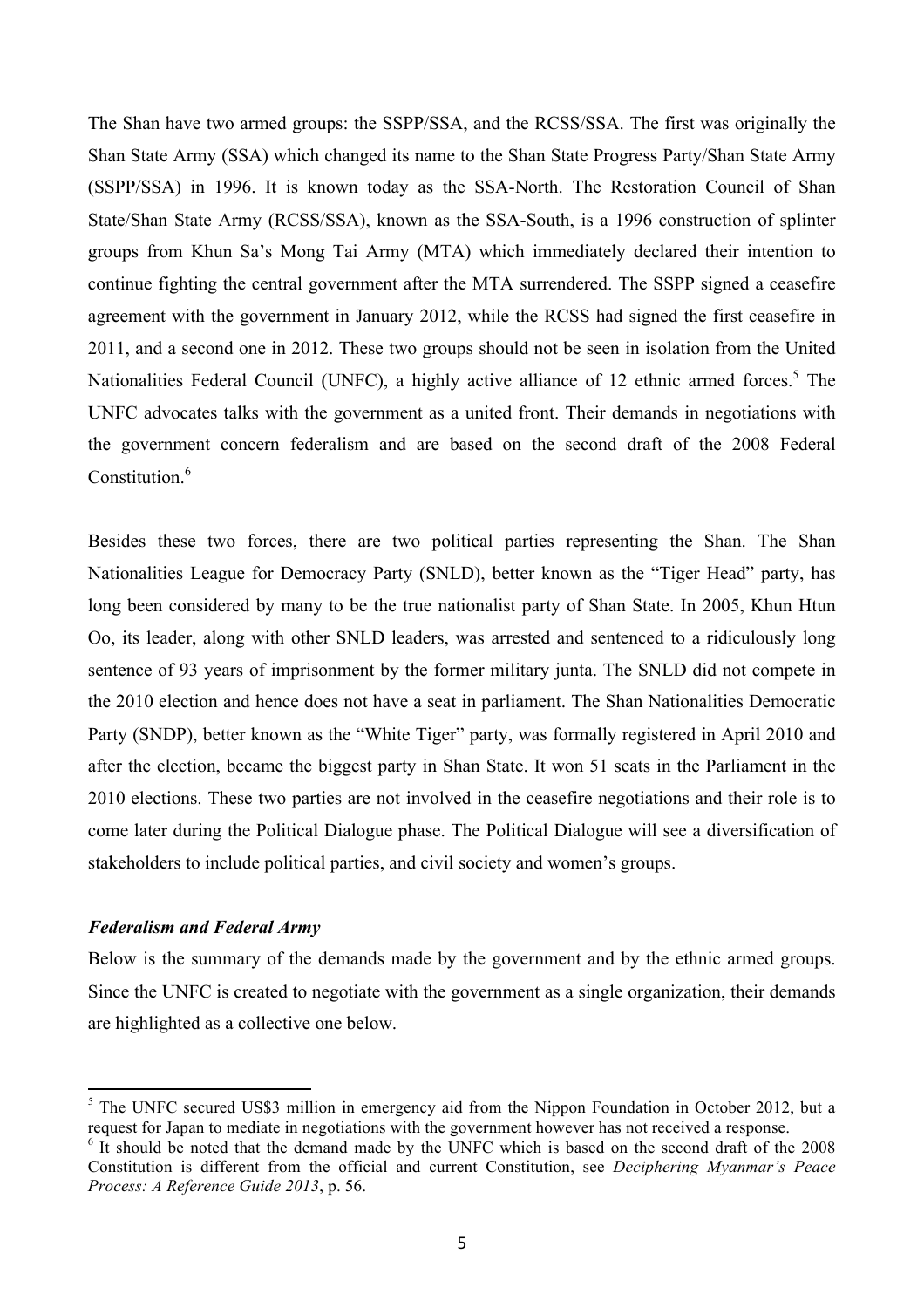The Government peace plan consists of three major points: 1) give up arms/transform into BGF (Border Guard Force); 2) set up a political party; and 3) contest in elections. In order to reach peace agreements with the ethnic armed groups, the Union-level Peacemaking Work Committee lists their points as follows:

Union Level Peace Negotiation – 8 points

- 1. Forever remain in the Union
- 2. Accept the Three National Causes: non-disintegration of the Union, non-disintegration of national sovereignty and perpetuation of national sovereignty
- 3. Cooperate in economic and development tasks
- 4. Cooperate in the elimination of narcotic drugs
- 5. Set up political parties and enter elections
- 6. Accept the 2008 Constitution and make necessary amendments via Parliament by majority consent
- 7. Fully enter the legal fold for permanent peace and live, move and work in accord with the Constitution
- 8. Coordinate the existence of only a single armed force in accord with the Constitution.<sup>7</sup>

We can see from the above that each side has different demands. The number one issue is that the government wants to turn the ethnic armed groups into a Border Guard Force (BGF). The Border Guard Force scheme was introduced in 2009 by the previous military regime and was seen as an attempt to absorb ethnic militia groups into the national army, entailing subordinating their troops to Myanmar military commanders. The BGF scheme proved a failure and led to bouts of fighting in many areas in 2009-2010. Currently the government talks about allowing ethnic armed groups to keep their arms and integrating into the government army. Nevertheless, the BGF scheme remains an apparent part of the government's peace plan and is listed as the final point in the Union-level peace negotiations' eight-point plan: "To coordinate the existence of only a single armed forces in accord with the Constitution".

The UNFC objected to the government peace plan, saying that points 5 to 8 are measures to control ethnic armed resistance organizations. However, the UNFC's six-point plan listed below provides no clear detail of what the ethnic groups want with regard to their armed forces:

<sup>7</sup> *Deciphering Myanmar's Peace Process: A Reference Guide 2013*, p. 39.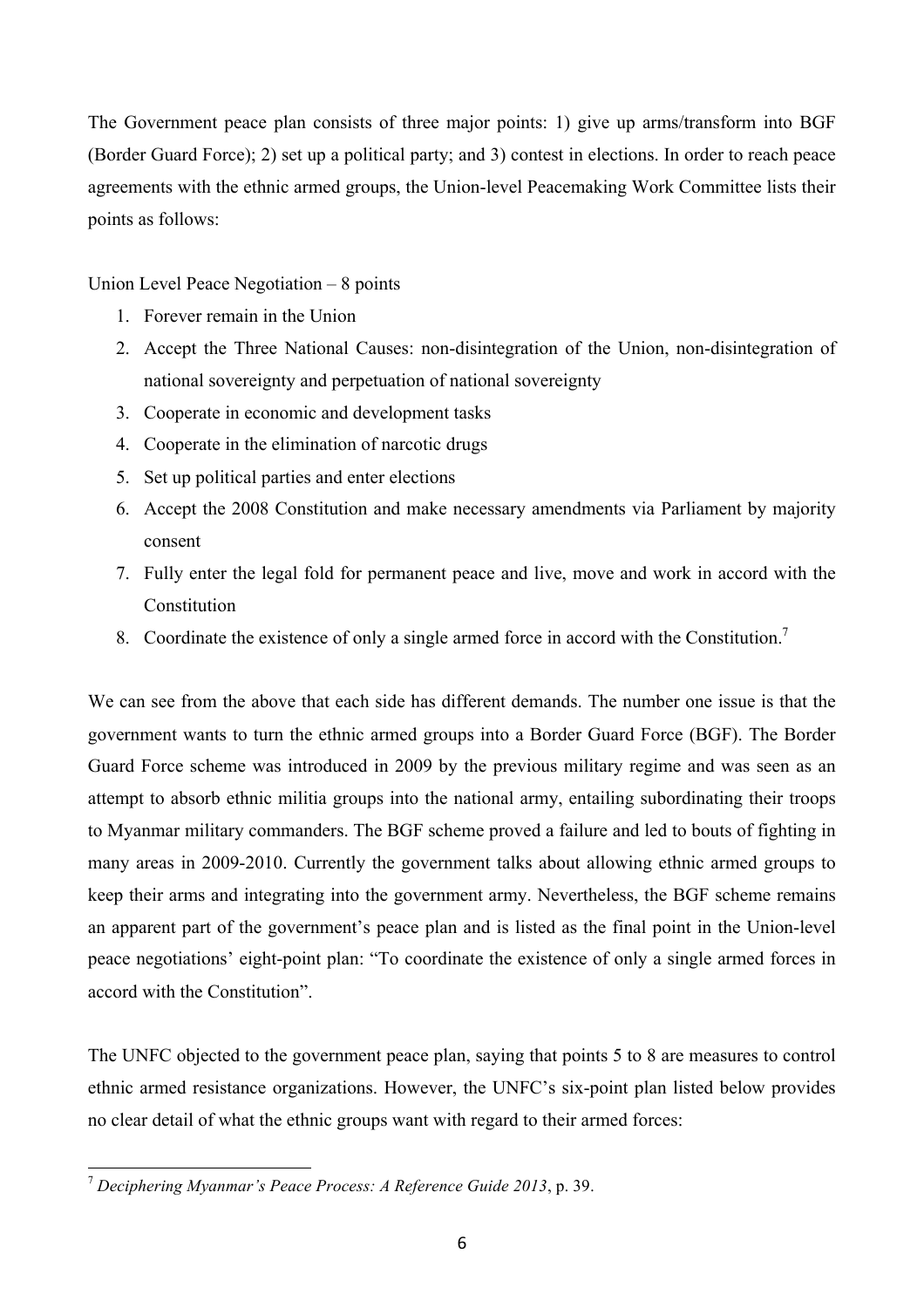- 1. Meeting of armed and civil society organizations to lay down points to be included in the Framework for Political Dialogue;
- 2. Meeting between the Union government and the armed movement's representatives to establish the Framework for Political Dialogue;
- 3. Conferences of the ethnic people in state and regions;
- 4. A national conference of the ethnic nationalities;
- 5. A Union conference held in the Panglong Spirit and participated in by equal number of representatives from the ethnic forces, democratic forces and the government, to discuss and sign the Union Accord;
- 6. A precise timeframe for the peace process. <sup>8</sup>

There seems to be a deadlock now between different concepts of the armed force, and in fact, of "federalism". The UNFC formed the Federal Union Army (FUA) in 2011 and defined "Federal Army" loosely as an affirmative action quota system, i.e. involving quota for ethnic nationality cadets and promotion.<sup>9</sup> The UPWC, the government peace team, insists that the present Myanmar Army, being made up of multi-ethnic nationalities, is already a Union Armed Force. Hence, there is no need to establish another "Federal Army".

Most disagreements between the government and the ethnic groups revolve around different interpretations of the term "federalism". The ethnic groups demand either amendments of the 2008 constitution or the drafting of a new Federal Constitution that guarantees real power for state-level government, no military seat, and state-level ownership of resources and revenues. For the ethnic armed groups, federalism lies in the concept of "self-determination" which politically means having the power to make decisions without consulting others, and economically, to have state-level ownership of resources and revenue. The government, however, fears that the terms "federal" and "self-determination" will lead to a breakaway of ethnic areas from the union, and argues instead that the creation of state- and union-level government in its current form already makes Myanmar a federal system. It also rejects the usage of "fully self-determining states" for the simple reason that

<sup>8</sup> Ibid., p. 57.

<sup>9</sup> Burma News International. *Deciphering Myanmar's Peace Process: A Reference Guide 2014*. Chiang Mai: Burma News International, 2014, p. 41.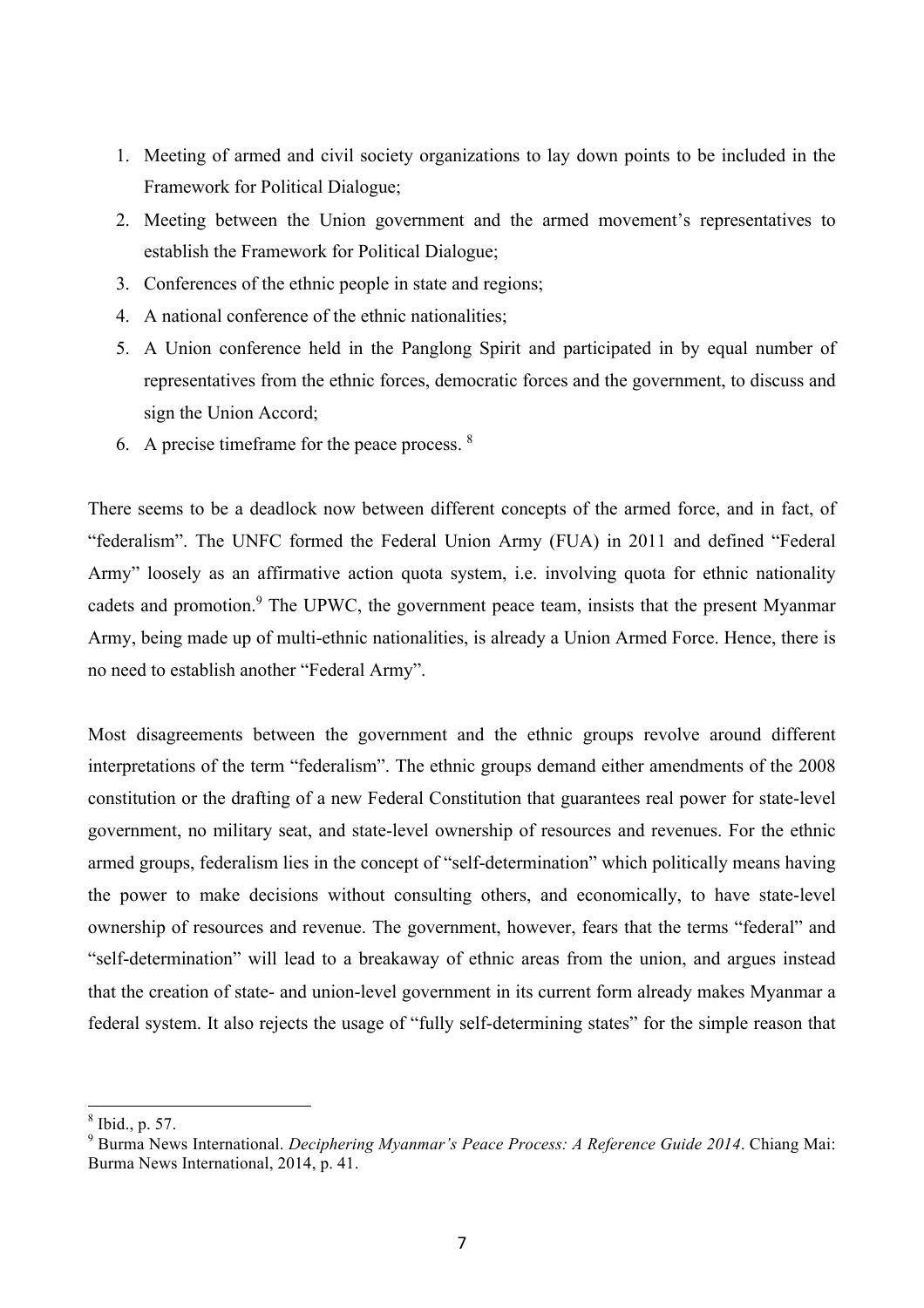since Myanmar currently consists of regions and states, the amendments must be based on that present system. 10

Despite being against the word "federalism", the military has, on a positive note, agreed to place the issue on the agenda during the Framework and Political Dialogue Negotiations. At this moment, the government is not taking a definite stand on the issue of federalism. Whether they accept or reject it will only be known when the political dialogue takes place.

#### *Shan Ethnic Stand*

Having laid out the demands from both sides, we can now explore what the Shan ethnic groups stance is in this peace process. Currently, the government no longer aims to sign any more agreements with individual groups. It aims for a unified ceasefire. Most players on the ethnic side also seem to believe that a single Nationwide Ceasefire will be more advantageous than individual ceasefire agreements. The problem for the ethnic groups now is whether they should sign a ceasefire first or push for political dialogue first. The last meeting between the ethnic team, the NCCT (Nationwide Ceasefire Coordination Team) and the government's UPWC reached a deadlock over the condition of DDR (Disarmament, Demobilization and Reintegration) when the government decided to place it ahead of a political settlement despite an earlier agreement to deal with it after a political settlement.<sup>11</sup> The ethnic armed groups understand this condition as capitulation on their part, while the government sees it is reintegration.

With the general election scheduled for 2015, the government had wanted all major armed groups to sign a Nationwide Ceasefire Agreement this year and complete the peace process. Among the two Shan armed groups, there are differences in interpretation of the term "nationwide ceasefire" though. The RCSS sees it as a commitment to peace and accepts the fact that the ceasefire will take time to perfect. They agree that political talks will take too long and stopping the conflict should be given priority.<sup>12</sup> In contrast, the SSPP is cautious about signing anything before political talks address the issue of ethnic self-determination. This split between the two Shan armed groups has the latter accusing the former of rushing to sign a ceasefire without ensuring measures for peace and

 $10$  Ibid.

<sup>&</sup>lt;sup>11</sup> Harder to win than war - Day 2. Shan Herald Agency for News, 7 October 2014.

http://english.panglong.org/index.php?option=com\_content&view=article&id=5936:harder-to-win-than-warday-2&catid=115:opinions&Itemid=308 (accessed on 3 November 2014)

<sup>12</sup> *Deciphering Myanmar's Peace Process: A Reference Guide 2014*, p. 34.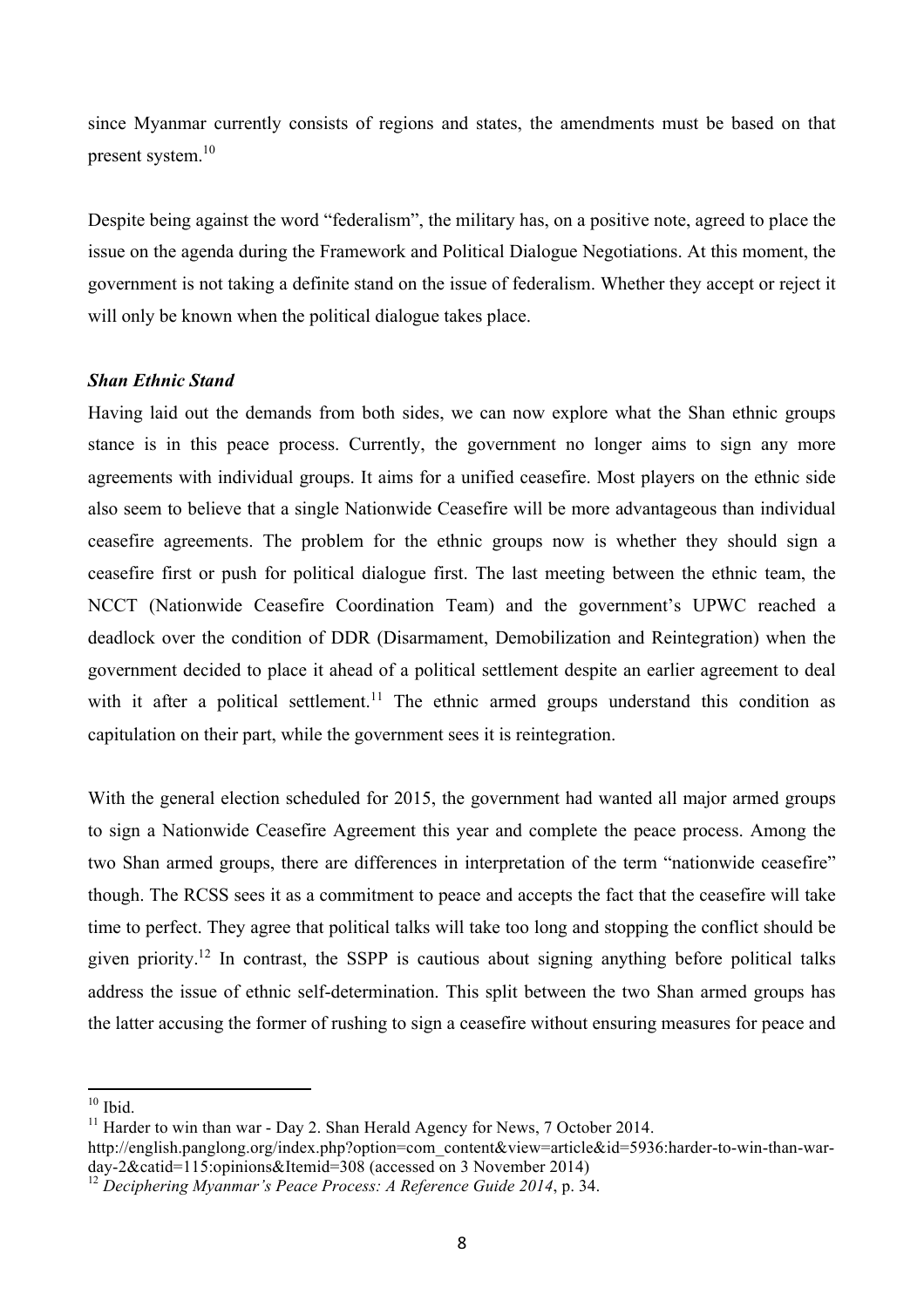political talks are in place to complete their struggle for a genuine federal union.<sup>13</sup> This split can also be seen in their differing positions vis-à-vis the coalition of ethnic armed groups. The SSPP is a member of the UNFC while the RCSS has refrained from joining.

With regard to points 2 and 3 in the government peace plan which envision that after the ceasefire has been signed, the ethnic armed groups may set up a political party and contest in elections, there has so far been no clear statement on whether these two armed forces will become a political party. Most of the ethnic armed groups have stated that they do not have plans to set up political parties to contest in elections until after signing the Nationwide Ceasefire Agreement and settling political problems of self-determination. In looking at the prospect of Shan armed groups turning into a political party, I would like to quote a Shan woman activist who said that: "The soldiers cannot lead the country. We have no hope in Yawd Serk (the leader of Shan State Army-South) or any armed group leading our Shan State. They have proved that what they could do for the past several decades was holding guns". In the minds of ordinary Shan people, the militias have not proven themselves capable of governing and wielding political power.

But if they do not have plans to set up political parties to contest in the election, then there is confusion about what role ethnic armed organizations will play in the country. Currently, granting business concessions to NSAGs (Non-State Armed Organizations) is understood as allowing them to financially sustain their organizations legally and contribute to the economic growth of their respective areas. While the issue has been criticized – previously the policy often led to the corruption of NSAG leaders – it has never been made clear in the recent peace talks whose command they are to be put under, and to which organization they are to report their revenue.

Bertil Lintner, among others, has proposed an Indian model of federalism where the army is absorbed into the State Armed Police Force.<sup>14</sup> If that system is adopted, the Shan State Army could be turned into a Shan State Armed Police Force, in which case they should no longer be given special concessions. But in the mind of the armed groups, a federal army should first be set up with the quota system, and second, be responsible for border security. The loose concept of "federal army" has been criticized for not being realistic—in most other countries, border security is

 $13$  Ibid.

<sup>&</sup>lt;sup>14</sup> Lintner, Bertil. "Finding a Federal Model that Fits" Irrawaddy, 8 March 2014. http://www.irrawaddy.org/magazine-viewpoint-opinion/finding-federal-model-fits.html (accessed on 4 November 2014).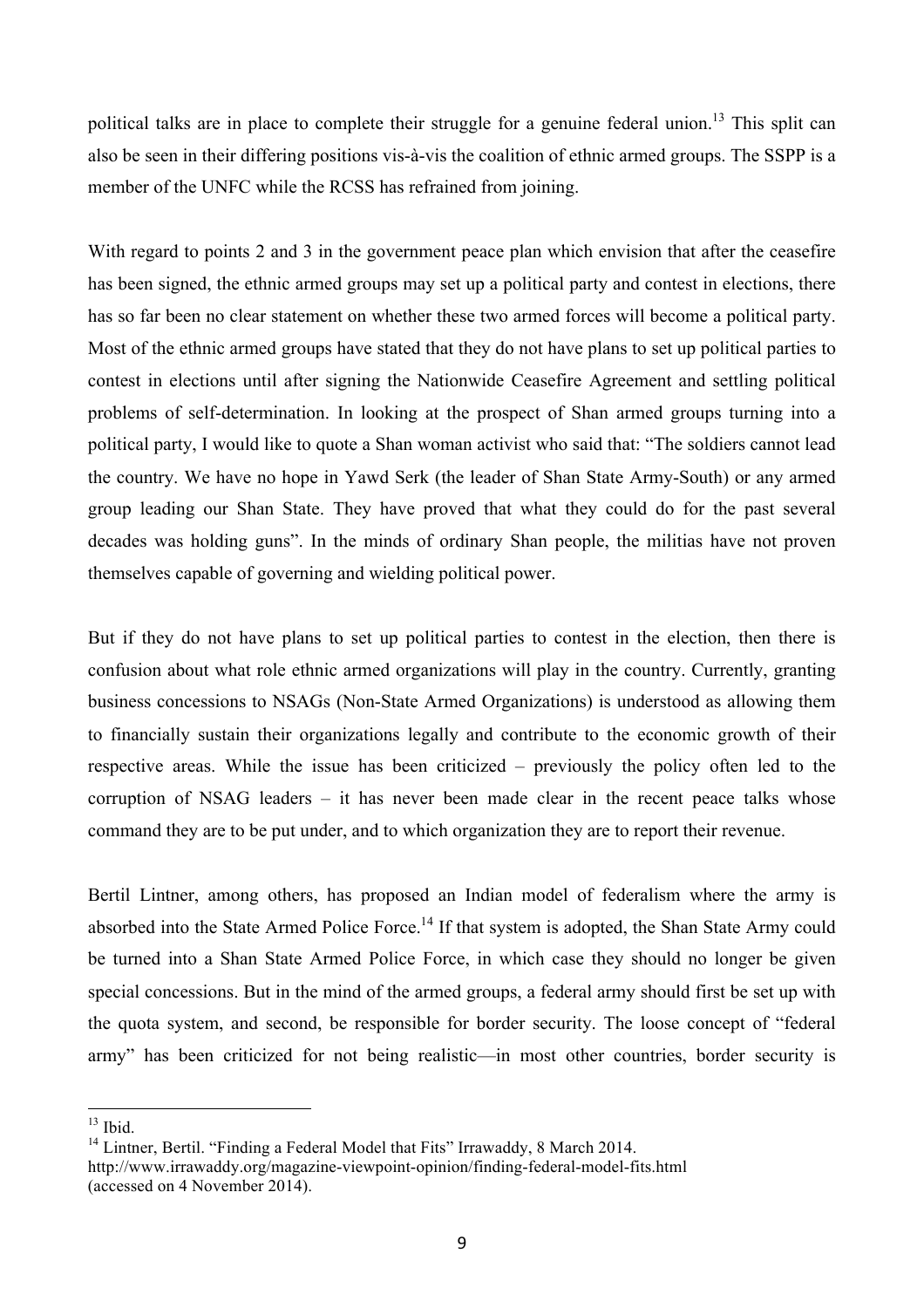necessarily centrally controlled. Creating local command border guard forces would eventually lead to bands of border bandits and smugglers.

When discussing Shan aspirations, we also need to take into account two other important issues; factionalism among Shan armed and non-armed groups, and the reality of being a multi-ethnic nationalities State. Now, although the State gets its name from the Shan majority in the area, like other states in Myanmar, it is not a state with only Shan people. Its many ethnic nationalities include the Pa-o, Intha, Danu, Lahu, Lisu and Ta'ang, to name a few. Currently, there have also been armed conflicts between the Shan and the Ta'ang and the Pa-o armed groups. The question remains: can Shan political parties and armed groups represent all these ethnic nationalities in Shan State?

Lastly, what are the positions of the two Shan political parties in the peace negotiations? The SNLD, headed by Khun Htun Oo, has reportedly grown to become Shan State's most popular party, with more members than the SNDP.<sup>15</sup> The SNLD, strongly linked to Aung San Suu Kyi's National League for Democracy (NLD), maintains their position to fight for genuine federal union. It also wants political dialogue to take place prior to the National Ceasefire agreement. The SNDP which won 51 seats in the 2010 election and had two representatives becoming Ministers of the Shan State Government holds a slightly different view. Although it is happy to join in the Political Dialogue and is in support of a federal union, they urge the two Shan armed groups to sign the National Ceasefire Agreement as soon as possible.<sup>16</sup>

In the peace process itself, we can see the split in both the armed organizations and the ethnic political parties. The question then is: can the Shan be united? In October 2013, the four major Shan movements jointly set up the Committee for Shan State Unity (CSSU) with the aim to speak in a common voice in order to achieve self-determination. It is interesting to note that the formation of CSSU came from the call by the people of Shan State for their representatives to speak with one voice. Early this year, thousands of Shan monks together with people from 52 townships in Shan State sent an appeal to the two political parties and the two armed groups urging them to merge into

**<sup>15</sup>** Kyaw Hsu Mon. "Biggest Shan Political Parties to Consider Merger" Irrawaddy, 1 April 2014.

http://www.irrawaddy.org/burma/biggest-shan-political-parties-consider-merger.html

<sup>(</sup>accessed on 4 November 2014)

 $16$  Harder to win than war -Day 2. Shan Herald Agency for News, 9 October 2014.

http://english.panglong.org/index.php?option=com\_content&view=article&id=5938:harder-to-win-than-warday-2-continued-from-7-october-2014&catid=115:opinions&Itemid=308 (accessed on 3 November 2014).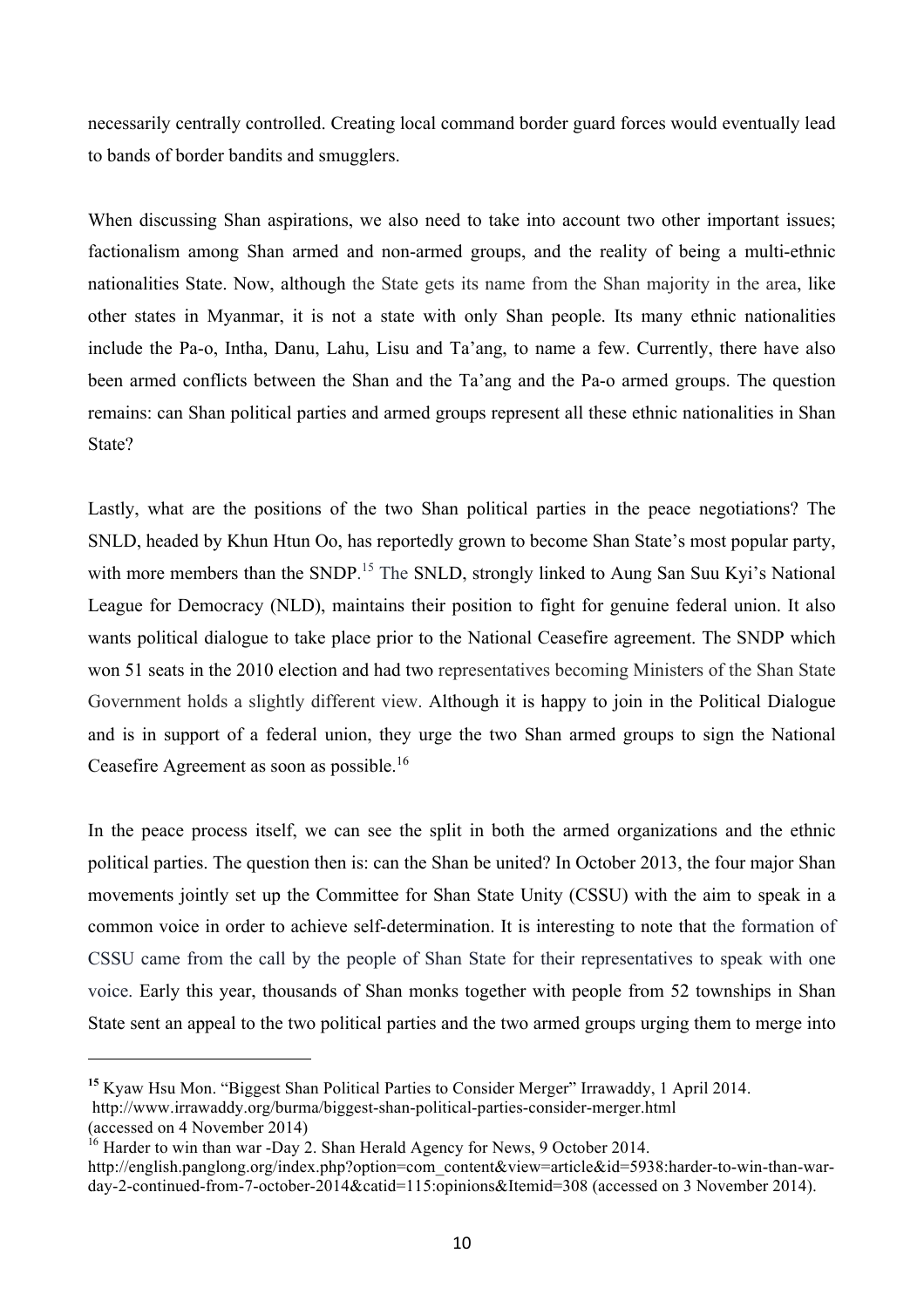one single party and one single army. While in principle, the four organizations said they would comply with the call, in practice that is unlikely to happen any time soon. The two Shan armed groups refuse to merge. The two major Shan parties, SNLD and SNDP are also unable to reach an agreement to consolidate, as both claim that with only one year left before the election, there is precious little time to sort out all the differences. The two parties are also not able to reach agreement on contesting the 2015 elections. The SNLD has yet to decide if it will enter at all.<sup>17</sup> On a positive note, unlike in the past decades when Shan armed groups repeatedly turned to fight against each other, they are now at least talking to each other, and respecting the wishes of the Shan people who are demanding peace.

Although there is still a long way to go, the prospects appear hopeful. In my interview with SSA-South's advisor, it appears that the Shan are willing to cooperate if the Myanmar government is sincere in handling the problems. The advisor states that the Shan armed groups understood that the revolution that began some 50 years ago was not the same revolution today. Although the Shan armed groups have desired full-autonomy – something that they have been fighting for years – they now have to re-evaluate their position. Realizing that the international community will no longer support armed conflicts, the groups recognize that entering into the peace process is their only chance to remain in the political arena.

"We have been fighting for more than 50 years. That was the only thing we did and was capable of doing. We've never been trained to talk but we now need to talk. We need to learn all the new vocabulary and new concepts. On the table, it is all about discussion on terminology. For example, we want the word "federal" but the government insists on "union". These are the things militias never have to do. But now we are learning. We both are learning."<sup>18</sup>

## **CONCLUSION**

<u> 1989 - Johann Stein, mars et al. 1989 - Anna ann an t-Anna ann an t-Anna ann an t-Anna ann an t-Anna ann an t-</u>

In reviewing the ongoing peace negotiation and the positions different Shan organizations have taken, we come to see that Myanmar's peace process has a long way to go. Its major obstacles include concerns over trust, confusion over the process, continued fighting in Shan State, and the lack of unity on the ethnic side. But the three years of peace talks have yielded success in that the

<sup>&</sup>lt;sup>17</sup> Shan meeting to 'comply with' people's call for unity. Shan Herald Agency for News, 5 May 2014. http://english.panglong.org/index.php?option=com\_content&view=article&id=5809%3Ashan-meeting-tocomply-with-peoples-call-for-unity&catid=85%3Apolitics&Itemid=266 (accessed on 7 November 2014).

<sup>&</sup>lt;sup>18</sup> Interview with SSA-South's advisor, Chiang Mai, 31 October 2014.